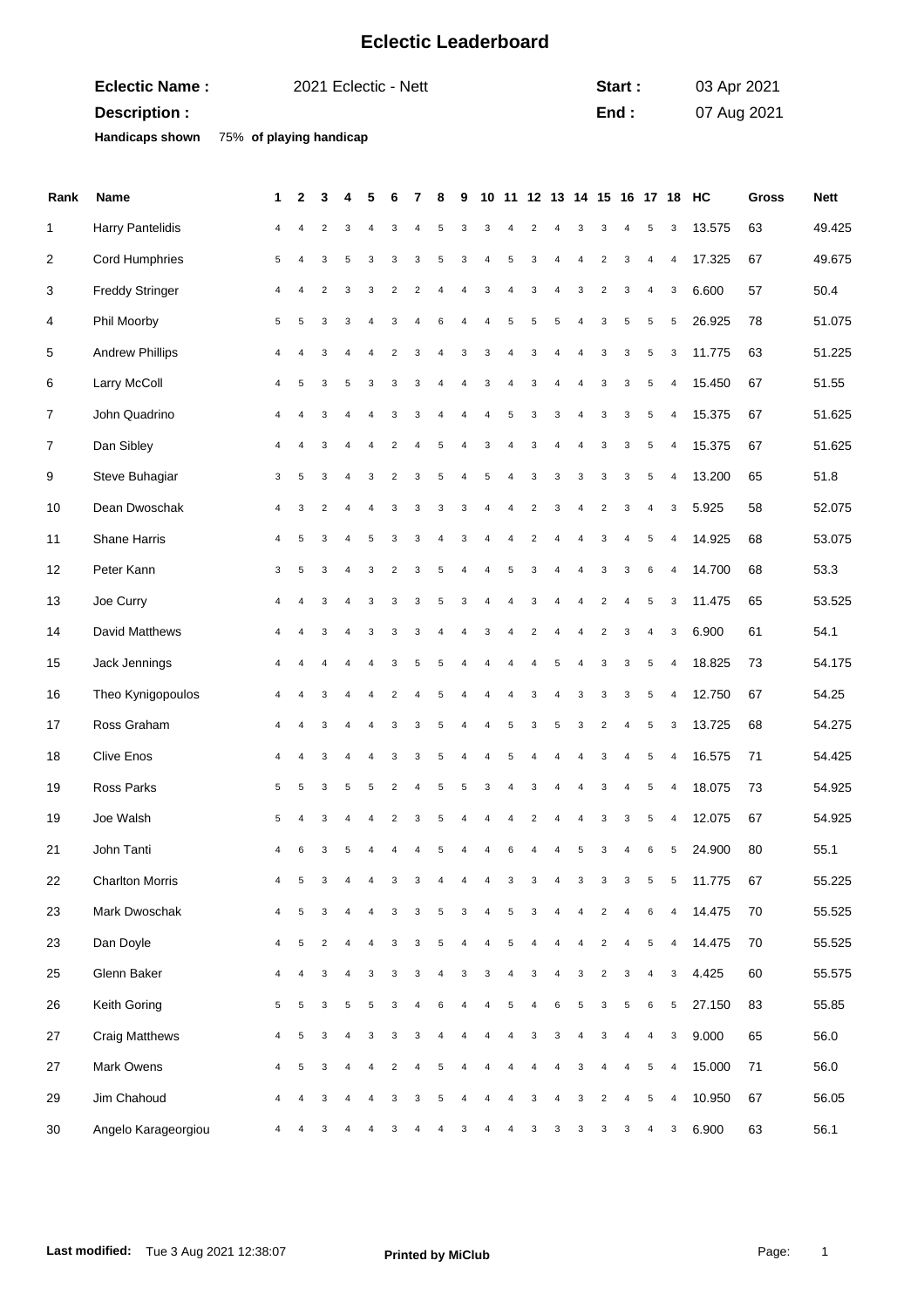|      | <b>Eclectic Name:</b>  | 2021 Eclectic - Nett |                |                         |                |                |                |                         |                |   |                |                |                |                |            | Start:         |                         |                | 03 Apr 2021    |                         |                               |              |             |
|------|------------------------|----------------------|----------------|-------------------------|----------------|----------------|----------------|-------------------------|----------------|---|----------------|----------------|----------------|----------------|------------|----------------|-------------------------|----------------|----------------|-------------------------|-------------------------------|--------------|-------------|
|      | Description :          |                      |                |                         |                |                |                |                         |                |   |                |                |                |                |            |                | End:                    |                |                |                         | 07 Aug 2021                   |              |             |
|      | <b>Handicaps shown</b> |                      |                | 75% of playing handicap |                |                |                |                         |                |   |                |                |                |                |            |                |                         |                |                |                         |                               |              |             |
|      |                        |                      |                |                         |                |                |                |                         |                |   |                |                |                |                |            |                |                         |                |                |                         |                               |              |             |
| Rank | Name                   |                      | 1              | $\mathbf{2}$            | 3              |                |                |                         |                | 8 | 9              |                |                |                |            |                |                         |                |                |                         | 10 11 12 13 14 15 16 17 18 HC | <b>Gross</b> | <b>Nett</b> |
| 31   | David Quadrino         |                      | 5              | 5                       | $\overline{4}$ | 6              |                |                         | 6              | 6 | 4              | 5              | 5              | 4              | 5          | 5              | 4                       | 3              | 6              | $\overline{4}$          | 28.275                        | 85           | 56.725      |
| 32   | Andrew Conboy          |                      | 4              | 5                       | $\overline{4}$ | 6              | 4              | 3                       | $\overline{4}$ | 5 | 5              | $\sqrt{4}$     | $\overline{4}$ | 3              | 4          | $\overline{4}$ | 3                       | 3              | 5              | 3                       | 15.900                        | 73           | 57.1        |
| 32   | Geoff Harry            |                      | 3              | 5                       | 3              | 4              | 4              | 3                       | 3              | 5 | 4              | 3              | 4              | 3              | 4          | 4              | $\overline{\mathbf{c}}$ | 3              | $\overline{4}$ | 3                       | 6.900                         | 64           | 57.1        |
| 34   | James Oakes            |                      | 4              | 5                       | 3              | 4              | 5              | 3                       |                | 5 | 4              | $\overline{4}$ | $\overline{4}$ | 3              | 4          | 5              | $\overline{c}$          | 3              | $\,$ 5 $\,$    | 3                       | 12.825                        | 70           | 57.175      |
| 35   | Chris Mackay           |                      | 4              | 5                       | 3              | 6              | 4              | 3                       | $\overline{4}$ | 5 | 7              | $\overline{4}$ | $\overline{4}$ | $\overline{4}$ | 6          | 5              | 3                       | 5              | 5              | 5                       | 24.750                        | 82           | 57.25       |
| 36   | John Black             |                      | 4              | 4                       | $\overline{c}$ | 3              | 4              | 3                       | 3              | 4 | 4              | 4              | 3              | 3              | 3          | 4              | $\overline{\mathbf{c}}$ | 3              | $\overline{4}$ | $\overline{4}$          | 3.600                         | 61           | 57.4        |
| 37   | Sean Collins           |                      | 4              | 4                       | 3              | 4              | 4              | 3                       | 3              | 5 | 4              | $\sqrt{4}$     | 6              | 3              | 5          | 4              | $\overline{\mathbf{c}}$ | 4              | $\sqrt{5}$     | $\overline{\mathbf{4}}$ | 13.575                        | 71           | 57.425      |
| 37   | <b>Thomas Gorrie</b>   |                      | 4              | $\overline{4}$          | 3              | 4              | $\overline{4}$ | 3                       | 3              |   | $\sqrt{4}$     | 5              | $\overline{4}$ | $\mathsf 3$    | $\sqrt{4}$ | 3              | 3                       | 4              | $\sqrt{5}$     | $\overline{4}$          | 10.575                        | 68           | 57.425      |
| 39   | Anthony Murone         |                      | 5              | 5                       | 4              | 4              | 6              | 4                       | 3              | 6 | 4              | 4              | $\overline{4}$ | 4              | 5          | 4              | 3                       | 5              | $\overline{7}$ | 3                       | 22.500                        | 80           | 57.5        |
| 40   | Ronald Pratt           |                      | 4              | 5                       | 3              | 4              | 4              | 3                       | 3              | 5 | $\overline{4}$ | 5              | $\overline{4}$ | 3              | 5          | 4              | 3                       | 3              | $\pmb{4}$      | $\overline{\mathbf{4}}$ | 12.450                        | 70           | 57.55       |
| 41   | Gino Plet              |                      | 4              | 5                       | 3              | 4              | 3              | $\overline{c}$          | 3              | 5 | 4              | $\sqrt{4}$     | 5              | 3              | 4          | $\overline{4}$ | 3                       |                | $\overline{4}$ | $\overline{4}$          | 10.425                        | 68           | 57.575      |
| 42   | Sam Seriotis           |                      | 4              |                         | 4              | 4              | 4              | 3                       | 3              | 6 | 4              | 4              | $\overline{4}$ | 3              | 4          | 3              | $\overline{\mathbf{c}}$ | $\overline{4}$ | $\,$ 5 $\,$    | 4                       | 11.400                        | 69           | 57.6        |
| 43   | Carlo Piccirilli       |                      | 5              | 5                       | $\overline{4}$ | 4              | 4              | 3                       | 3              | 6 | $\overline{4}$ | $\sqrt{4}$     | 5              | 3              | 4          | $\sqrt{4}$     | 3                       | 3              | $\sqrt{5}$     | $\overline{\mathbf{4}}$ | 15.000                        | 73           | 58.0        |
| 44   | Mal Owen               |                      | 4              | 5                       | 3              | 4              | 4              | 3                       | $\overline{4}$ | 5 | 3              | $\sqrt{4}$     | 5              | 3              | $\sqrt{4}$ | 5              | 3                       | 3              | 5              | 5                       | 13.950                        | 72           | 58.05       |
| 45   | <b>Matthew Rennie</b>  |                      | 4              | 4                       | 3              | 4              | 3              | 3                       | 3              | 5 | 4              | 4              | 3              | 3              | 4          | 3              | 3                       | 3              | $\overline{4}$ | $\overline{4}$          | 5.625                         | 64           | 58.375      |
| 45   | Peter Kovess           |                      | 4              | 4                       | 3              | 5              | 4              | 3                       | $\overline{2}$ | 5 | 4              | $\sqrt{4}$     | 5              | 3              | 4          | $\overline{4}$ | 3                       | 4              | $\sqrt{5}$     | $\overline{\mathbf{4}}$ | 11.625                        | 70           | 58.375      |
| 47   | <b>Bradley Hunter</b>  |                      | 4              | 4                       | 3              | 3              | 4              | $\overline{2}$          | 3              | 5 | $\overline{4}$ | $\overline{4}$ | $\overline{4}$ | 4              | 4          | 3              | 3                       | 3              | $\overline{4}$ | $\overline{4}$          | 6.525                         | 65           | 58.475      |
| 48   | Mike Steventon         |                      | 5              | 5                       | 3              | 4              |                | 2                       |                | 6 |                |                |                | 3              | 5          |                | 3                       | 4              | 6              | $\overline{4}$          | 14.850                        | 74           | 59.15       |
| 49   | Viet Pham              |                      | 4              | 6                       |                | 5              | 5              | 3                       |                | 6 | 5              |                | 5              | 3              | 5          | 5              | 3                       |                | 6              | 5                       | 22.800                        | 82           | 59.2        |
| 50   | Tung Pham              |                      | 4              | 5                       | 3              | 4              | 4              | $\overline{c}$          | $\overline{4}$ | 5 | $\overline{4}$ | 4              | $\sqrt{5}$     | $\mathsf 3$    | 5          | $\overline{4}$ | 3                       | $\overline{4}$ | $\sqrt{5}$     | 3                       | 11.400                        | 71           | 59.6        |
| 51   | John Corrigan          |                      | $\overline{4}$ | 5                       | 3              | 4              | 4              | 3                       | 3              | 5 | 4              | 5              | $\,$ 5 $\,$    | 3              | $\sqrt{5}$ | 5              | 3                       | 4              | $\,6$          | $\overline{\mathbf{4}}$ | 15.375                        | 75           | 59.625      |
| 52   | Mark Cooley            |                      | 4              | 3                       | 3              | 4              | 4              | 3                       | $\overline{4}$ | 5 | $\overline{4}$ | 3              | $\overline{4}$ | 3              | 4          | $\overline{4}$ | 3                       | 3              | 5              | $\overline{4}$          | 6.975                         | 67           | 60.025      |
| 53   | Danny Bolton           |                      | 3              | 5                       | 3              | 5              | $\sqrt{4}$     | 3                       | 5              | 5 | 4              | 5              | $\sqrt{5}$     | $\sqrt{4}$     | $\sqrt{4}$ | 5              | 3                       | 3              | $\sqrt{5}$     | $\overline{\mathbf{4}}$ | 14.775                        | 75           | 60.225      |
| 54   | Peter Nikolaidis       |                      | 4              | $\,6$                   | 3              | 6              | 5              | $\overline{\mathbf{c}}$ | 5              | 6 | 5              | 5              | $\,6\,$        | 3              | $\sqrt{5}$ | 5              | 4                       | 5              | $\,6\,$        | $\,$ 5 $\,$             | 25.500                        | 86           | 60.5        |
| 55   | Daniel Hromin          |                      | 4              | 5                       | 4              | 4              | 3              | 3                       | $\overline{4}$ | 4 | $\overline{4}$ | $\sqrt{4}$     | 5              | 3              | 5          | 4              | 3                       | 3              | 5              | $\overline{4}$          | 9.900                         | 71           | 61.1        |
| 56   | Leons Ansons           |                      | 5              | 5                       | 4              | 5              | $\overline{4}$ | 3                       | 3              | 5 | $\overline{4}$ | 4              | 4              | $\overline{4}$ | 5          | $\overline{4}$ | 4                       | 3              | $\,6\,$        | $\overline{\mathbf{4}}$ | 14.475                        | 76           | 61.525      |
| 57   | Harry Newlands         |                      | 5              | 5                       | $\sqrt{2}$     | 5              | 4              | 3                       | $\overline{4}$ | 5 | 3              | 4              | $\sqrt{5}$     | 3              | 4          | 4              | 3                       | 4              | 5              | $\overline{\mathbf{4}}$ | 9.900                         | 72           | 62.1        |
| 58   | Rodney Parry           |                      | 5              | 6                       | $\overline{4}$ | 6              | 5              | 3                       | $\overline{4}$ | 7 | 5              | 4              | 5              | $\overline{4}$ | 6          | 5              | 3                       | 5              | 6              | 5                       | 25.575                        | 88           | 62.425      |
| 59   | Jamie Herewini         |                      | 4              | 4                       | 3              | 4              | 3              | 3                       | 3              | 5 | $\overline{4}$ | $\sqrt{4}$     | $\sqrt{5}$     | $\mathsf 3$    | $\sqrt{4}$ | 3              | 3                       | 3              | 5              | $\pmb{4}$               | 3.975                         | 67           | 63.025      |
| 60   | James Morelli          |                      | 6              | 6                       | $\sqrt{5}$     | $\overline{7}$ | 5              | 4                       | $\overline{4}$ | 7 | 4              | 5              | $\,6\,$        | 3              | 6          | 6              | 4                       | 5              | $\overline{7}$ | $\,$ 5 $\,$             | 31.125                        | 95           | 63.875      |
| 61   | Daniel Richards        |                      | 4              | 5                       | $\overline{4}$ | 6              | 5              | 3                       | 3              | 6 | 4              | 5              | 5              | 3              | 5          | 4              | 3                       | 5              | 4              | $\overline{4}$          | 12.525                        | 78           | 65.475      |